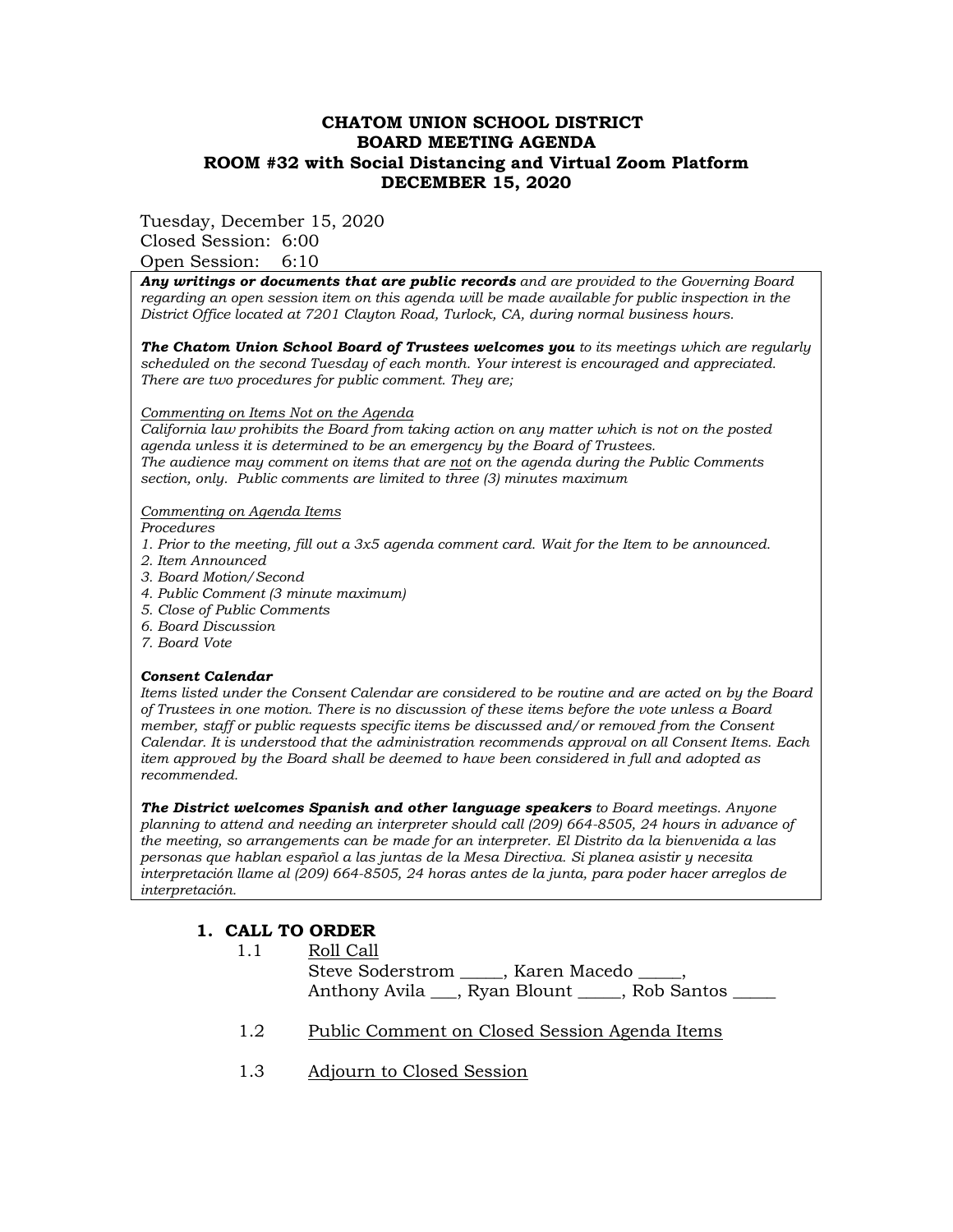*Page 2*

#### **2. CLOSED SESSION**

*Disclosure of Items Discussed in Closed Session (Gov. Code 54947.7)*

- 2.1 Public Employee Appointment (Gov. Code 54957 and 54954.5 (e)
- 2.2 Public Employees Discipline/Dismissal/Release/Non-reelection/Leaves of Absence/Resignation/Job Share (Gov. Code 54954.5 (e) and Gov. Code 54957)
- 2.3 Adjournment Back to Public Session

### **3. OPEN SESSION: CALL TO ORDER**

- 3.1 Roll Call Steve Soderstrom \_\_\_\_\_, Karen Macedo \_\_\_\_\_, Anthony Avila <sub>...</sub>, Ryan Blount ..., Rob Santos ......
- 3.2 Flag Salute
- 3.3 Report from Closed Session
- 3.4 Approval of Agenda

#### **4. ORGANIZATIONAL MEETING**

- 4.1 Election of Officers
	- 4.1.1 Oath of Office for Newly Elected Board Members
	- 4.1.2 Board President The President of the Board shall be nominated by any Board Member present.
	- 4.1.3 Board Clerk The new President of the Board shall call for nominations for Clerk of the Board.
	- 4.1.4 Trustee Representative The new President of the Board shall call for the nominations for Trustee Representative.
	- 4.1.5 Secretary to the Board The Superintendent will serve as Secretary to the Board.
	- 4.1.6 Verification of Signatures